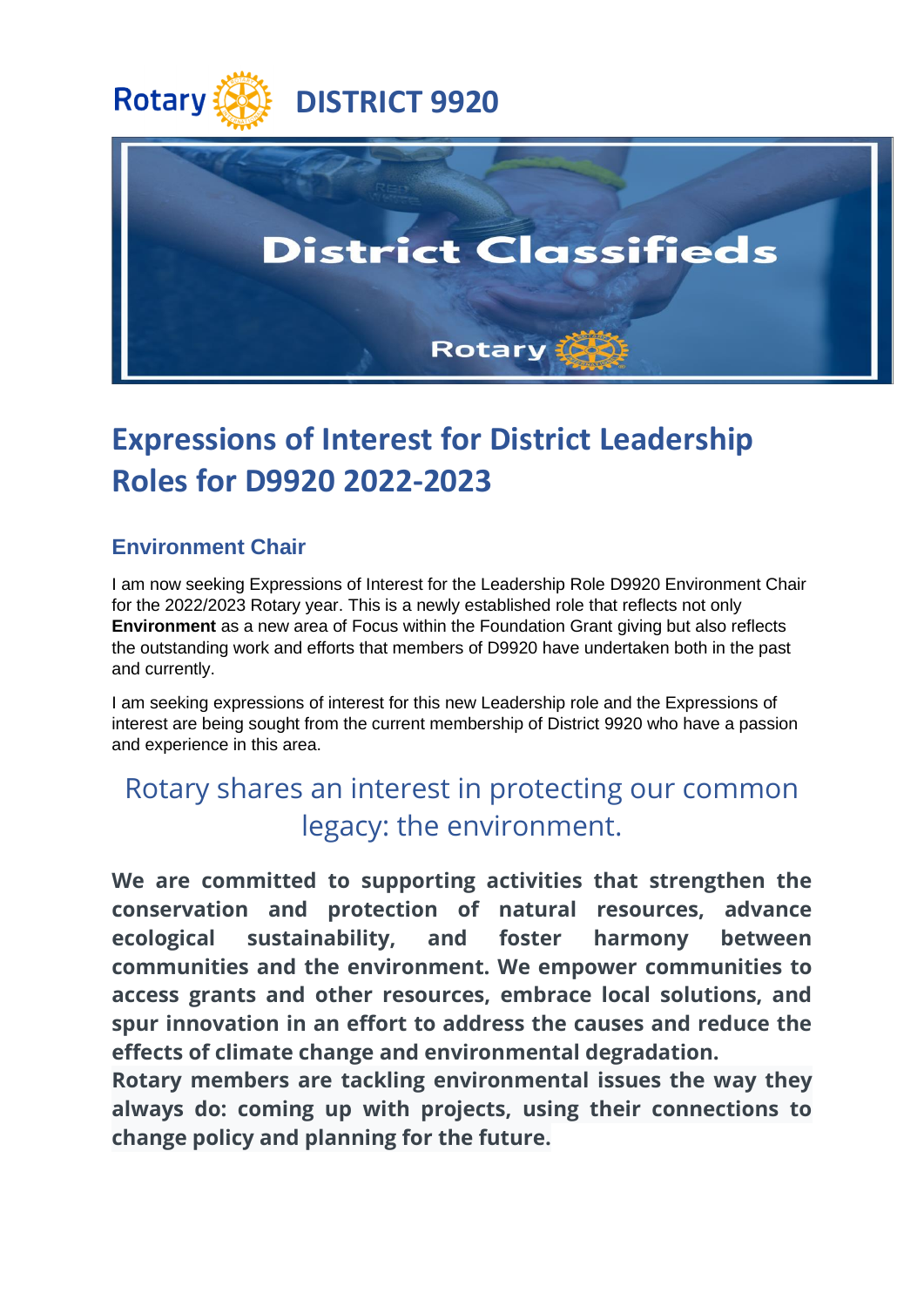

## **HOW ROTARY WILL HELP PROTECT OUR PLANET**

**The Rotary Foundation will enable our members and their community allies to act in these ways:**

- **Protecting and restoring land, coastal, marine, and freshwater resources**
- **Enhancing the capacity of communities to support natural resource management and conservation**
- **Supporting sustainable agriculture, fishing, and aquaculture practices**
- **Addressing the cause of climate change by reducing the emission of greenhouse gases**
- **Strengthening ecosystems and communities affected by climate change**
- **Supporting education initiatives that promote behavior that protects the environment**
- **Advocating for sustainable consumption to build an economy that uses resources more efficiently**
- **Addressing environmental justice issues and public health concerns**

The D9920 Environment Chair will be selected from Rotarians with the required skills, enthusiasm, experience, and commitment. You must have the passion ability to collaborate both within the district but also with outside Environment agencies. This will be a small team who will lead from the front working with the Public Image Team to ensure that we have the best publicity around the projects that our club leads.

The position will work within the Operational Board ensuring a hands-on practical approach in how we get projects done. You will also be an influencer within the community and where possible collaborating jointly as a cluster group getting projects done.

We need to stop being a hidden success and look to be known as a cause that supports our environment.

As previously advised, it is my intent to ensure that we have the best skills to lead and support the individual Clubs within the District and at the same time ensure that there is a mix of experience and younger talent to ensure that we build, from day one, appropriate succession planning into all District Leadership roles.

Obviously, all positions are reviewable annually however it is also my intent to have appointments subject to annual review for 3 years to ensure a structured succession consideration in all key roles.